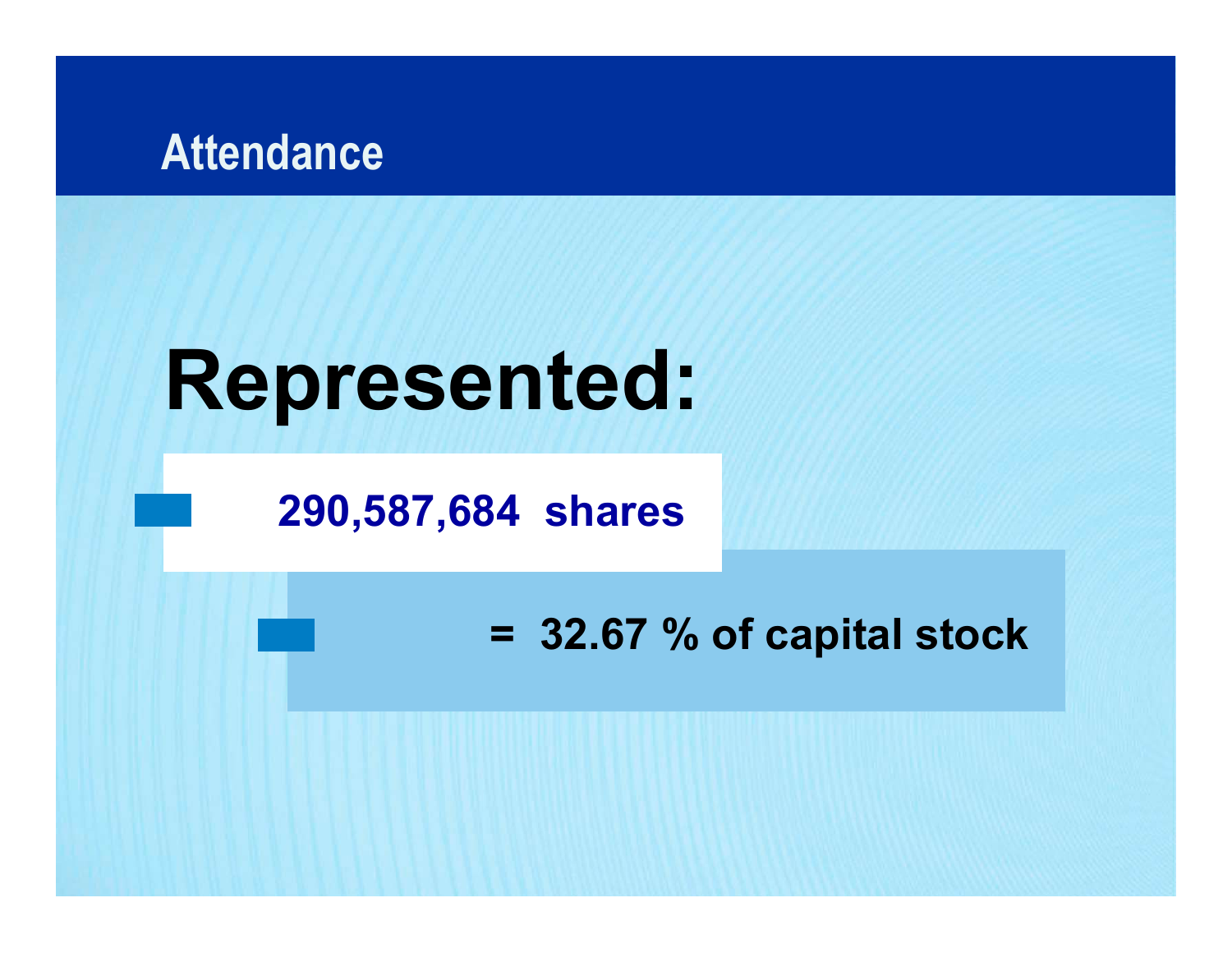### **Appropriation of net income**



| <b>Not voting:</b>         | 1,102,198   |                |          |
|----------------------------|-------------|----------------|----------|
| <b>Abstentions:</b>        | 279,536     |                |          |
| <b>Invalid ballots:</b>    | 649         |                |          |
| <b>Valid ballots:</b>      | 289,205,301 |                |          |
| No votes:                  | 538,544     | $\mathbb{Z}^n$ | 0.186%   |
| <b>Yes votes:</b>          | 288,666,757 | Е              | 99.814 % |
| <b>Management proposal</b> |             |                | approved |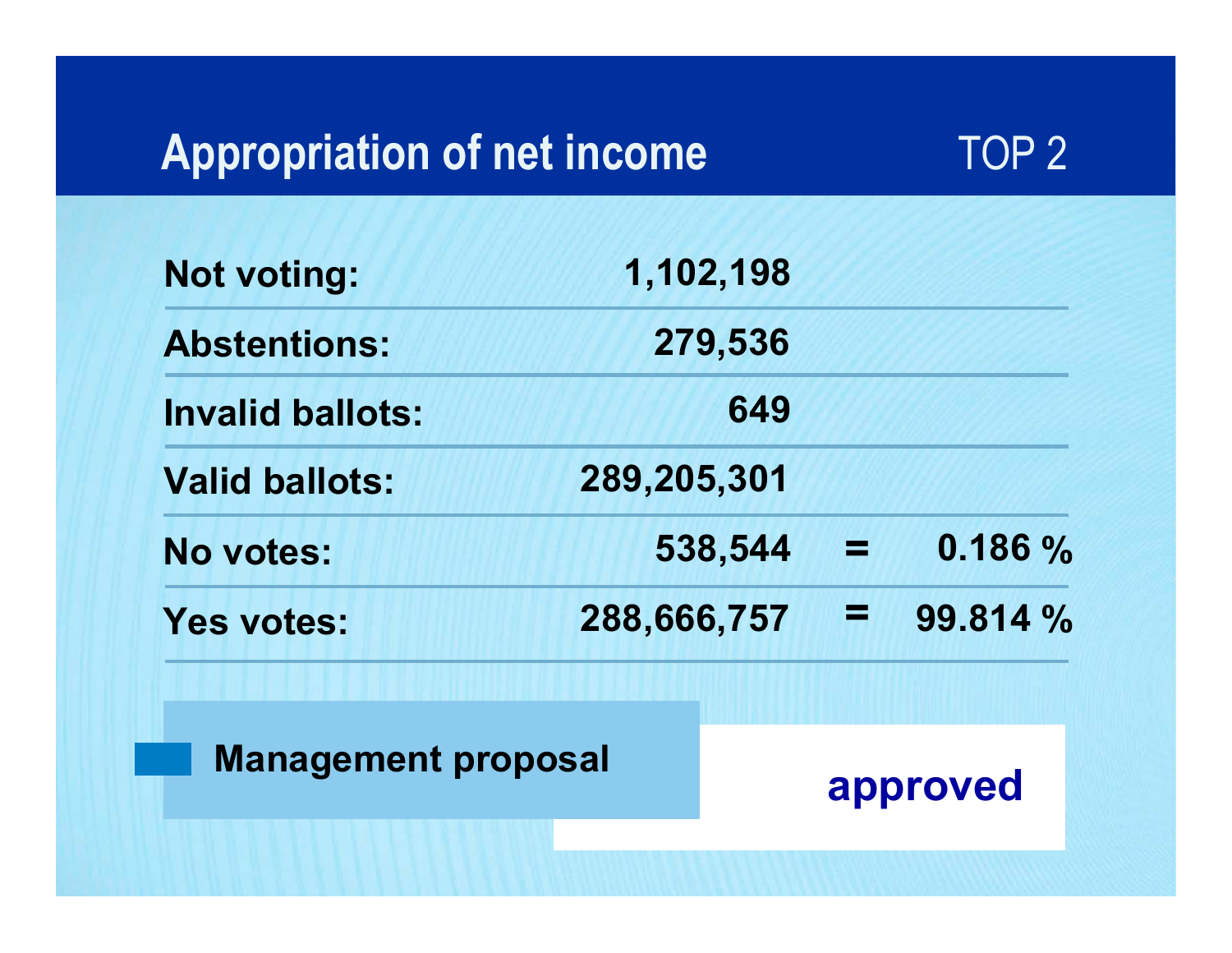#### **Ratification of Managing Board acts** 3

| <b>Not voting:</b>         | 1,046,664   |          |
|----------------------------|-------------|----------|
| <b>Abstentions:</b>        | 568,128     |          |
| <b>Invalid ballots:</b>    | 1,799       |          |
| <b>Valid ballots:</b>      | 288,971,093 |          |
| No votes:                  | 1,263,281   | 0.437%   |
| <b>Yes votes:</b>          | 287,707,812 | 99.563 % |
| <b>Management proposal</b> |             | approved |
|                            |             |          |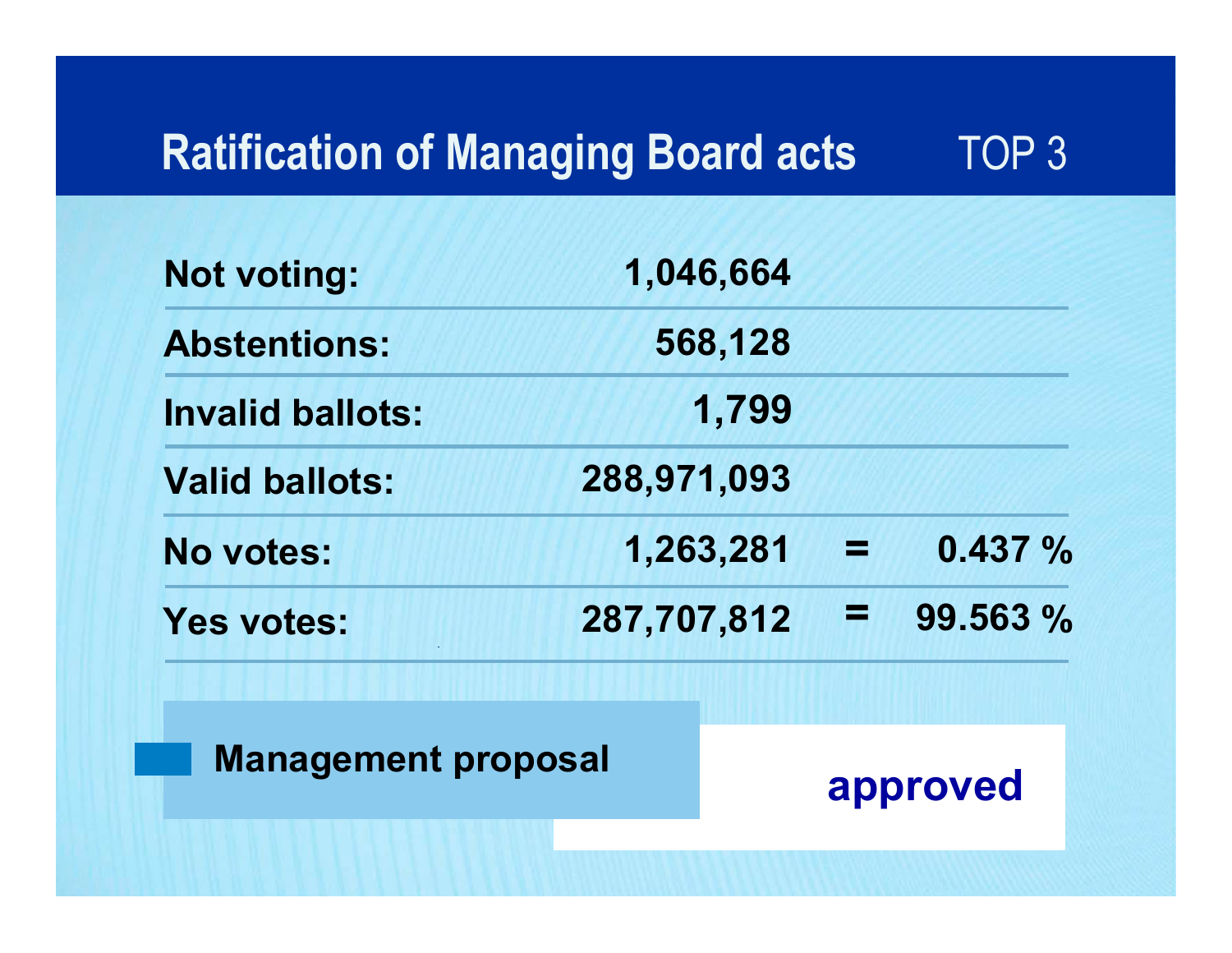#### **Ratification of Supervisory Board acts** 4

| <b>Not voting:</b>         | 19,888,685    |   |          |
|----------------------------|---------------|---|----------|
| <b>Abstentions:</b>        | 513,643       |   |          |
| <b>Invalid ballots:</b>    | 2,204         |   |          |
| <b>Valid ballots:</b>      | 270, 183, 152 |   |          |
| <b>No votes:</b>           | 1,312,102     |   | 0.486%   |
| <b>Yes votes:</b>          | 268,871,050   | Е | 99.514 % |
| <b>Management proposal</b> |               |   | approved |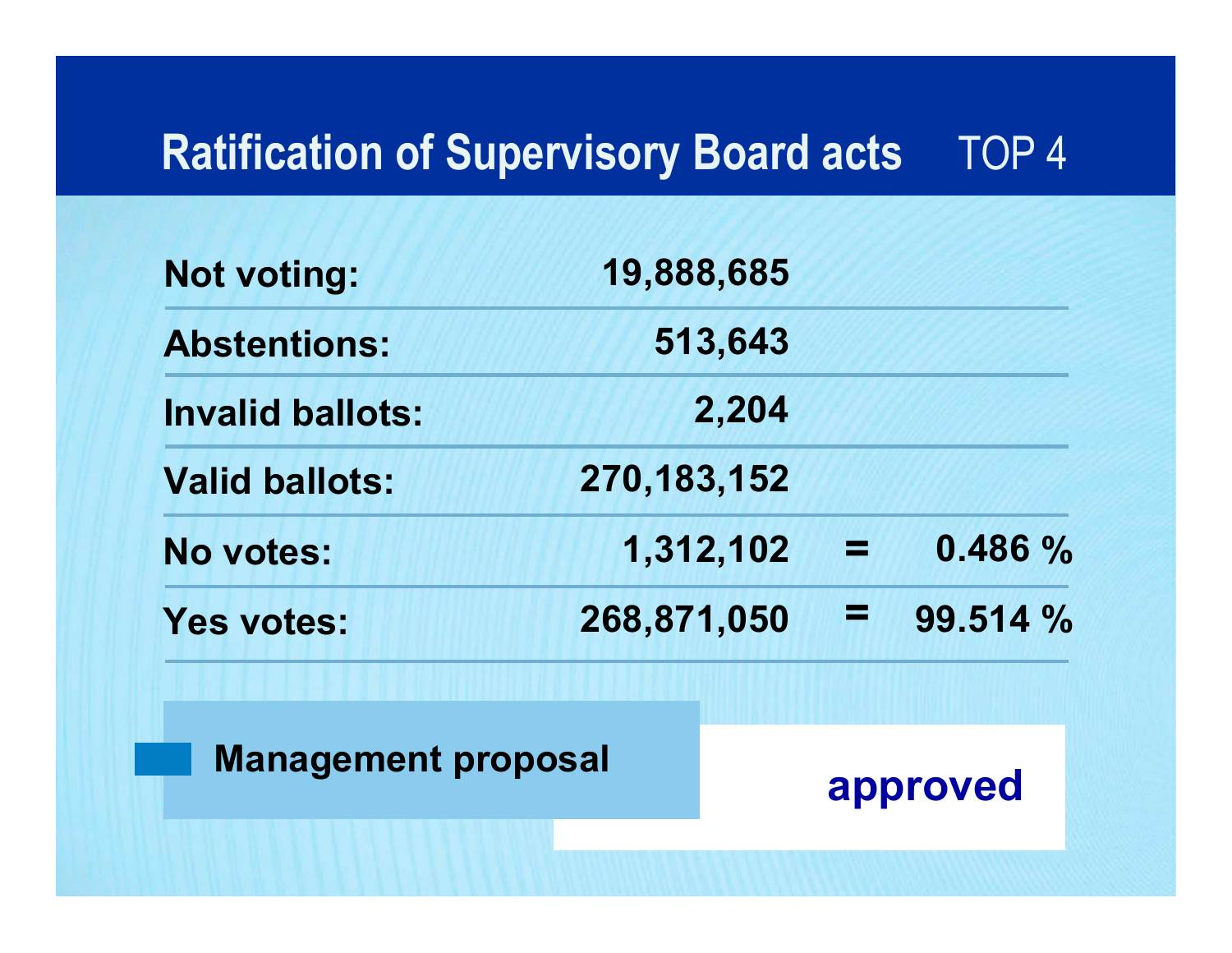### **Appointment of auditors**



| <b>Not voting:</b>         | 1,102,266   |   |          |
|----------------------------|-------------|---|----------|
| <b>Abstentions:</b>        | 586,688     |   |          |
| <b>Invalid ballots:</b>    | 1,106       |   |          |
| <b>Valid ballots:</b>      | 288,897,624 |   |          |
| No votes:                  | 656,969     |   | 0.227%   |
| <b>Yes votes:</b>          | 288,240,655 | Е | 99.773 % |
| <b>Management proposal</b> |             |   | approved |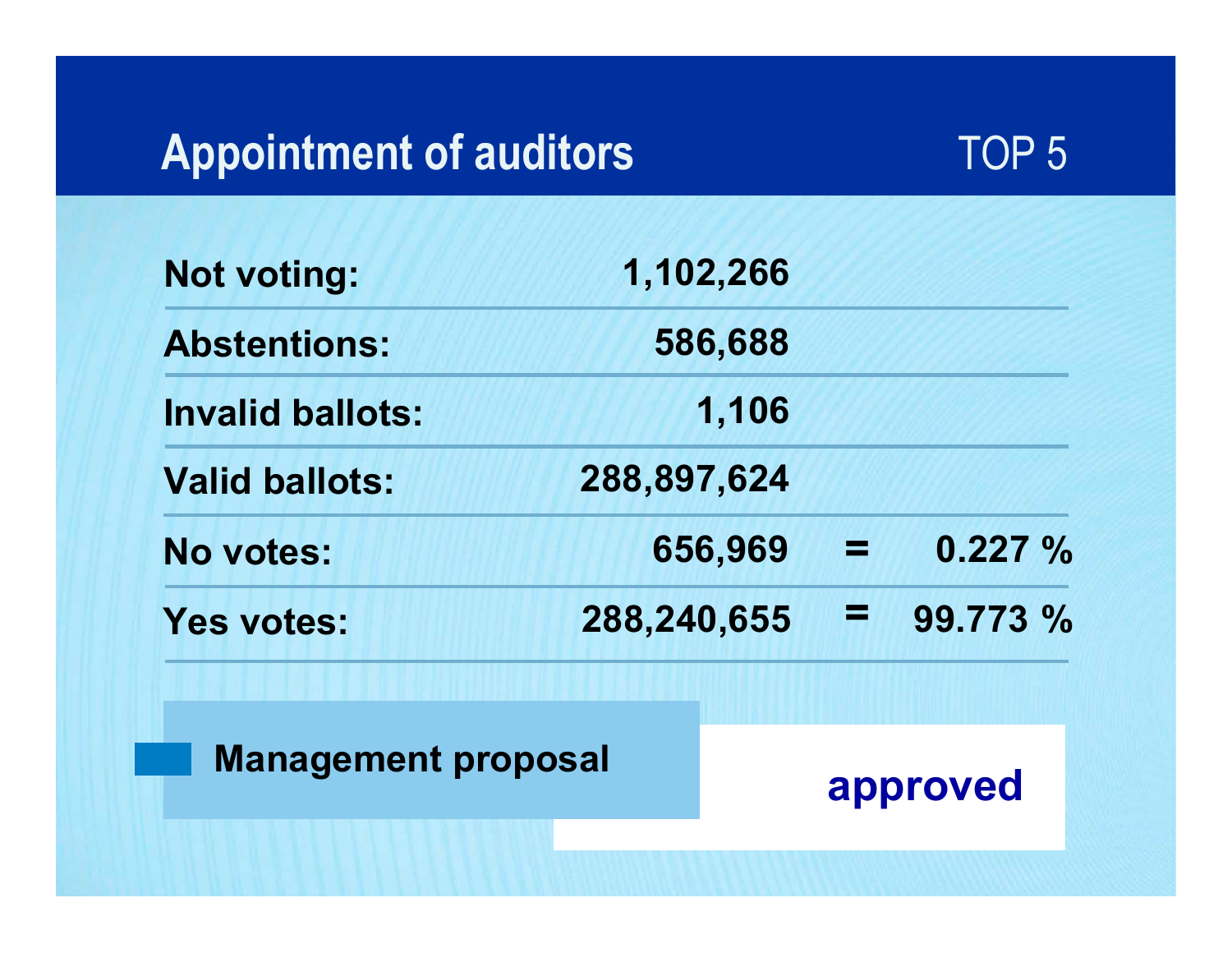## **Supervisory Board by-election**



| <b>Not voting:</b>         | 1,118,102   |   |          |
|----------------------------|-------------|---|----------|
| <b>Abstentions:</b>        | 898,483     |   |          |
| <b>Invalid ballots:</b>    | 686         |   |          |
| <b>Valid ballots:</b>      | 288,570,413 |   |          |
| No votes:                  | 5,813,035   |   | 2.014%   |
| <b>Yes votes:</b>          | 282,757,378 | E | 97.986 % |
| <b>Management proposal</b> |             |   | approved |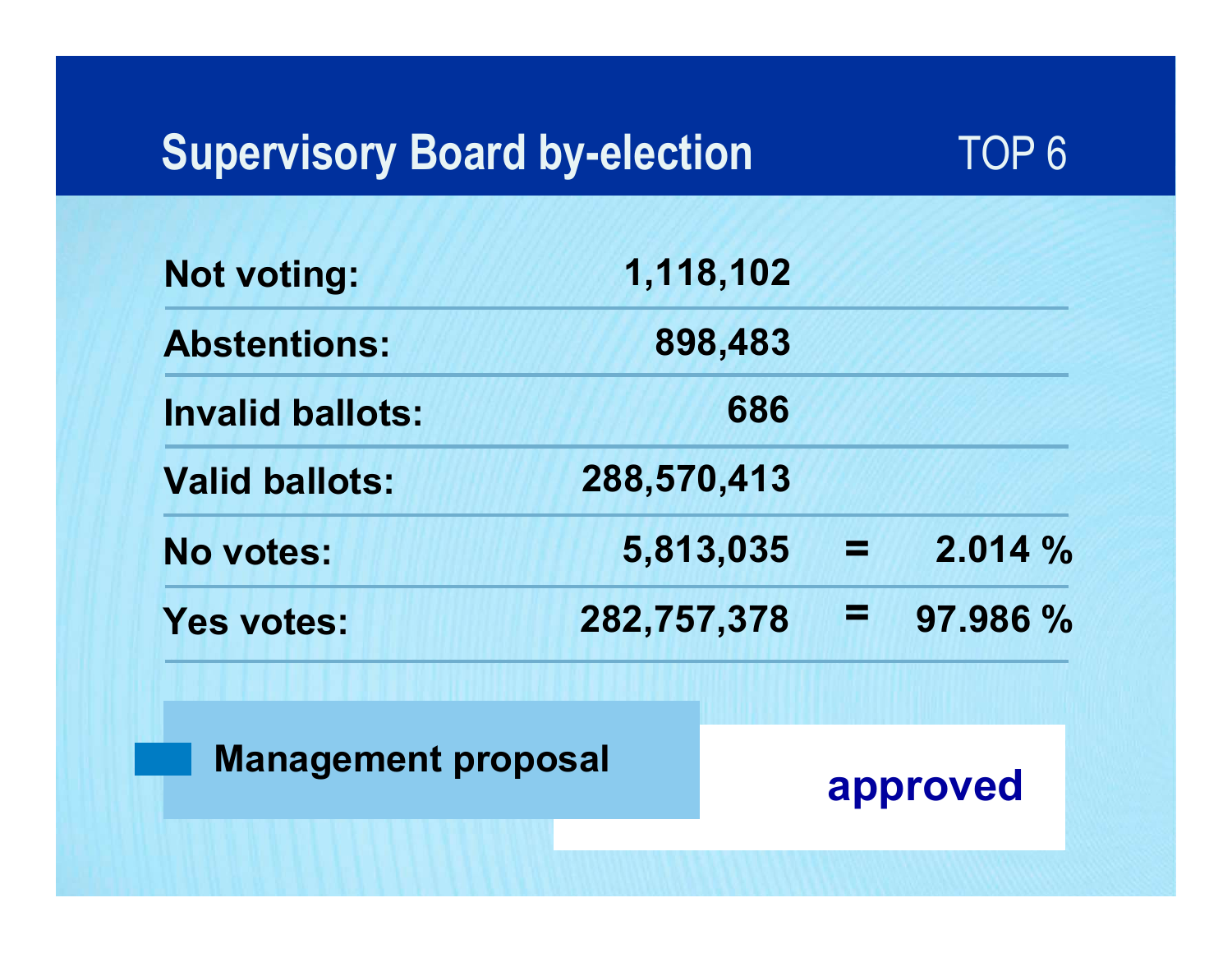#### **Repurchase and use of treasury stock** 7

| <b>Not voting:</b>         | 1,096,377   |          |
|----------------------------|-------------|----------|
| <b>Abstentions:</b>        | 1,191,717   |          |
| <b>Invalid ballots:</b>    | 1,449       |          |
| <b>Valid ballots:</b>      | 288,298,141 |          |
| <b>No votes:</b>           | 1,208,236   | 0.419%   |
| <b>Yes votes:</b>          | 287,089,905 | 99.581 % |
| <b>Management proposal</b> |             | approved |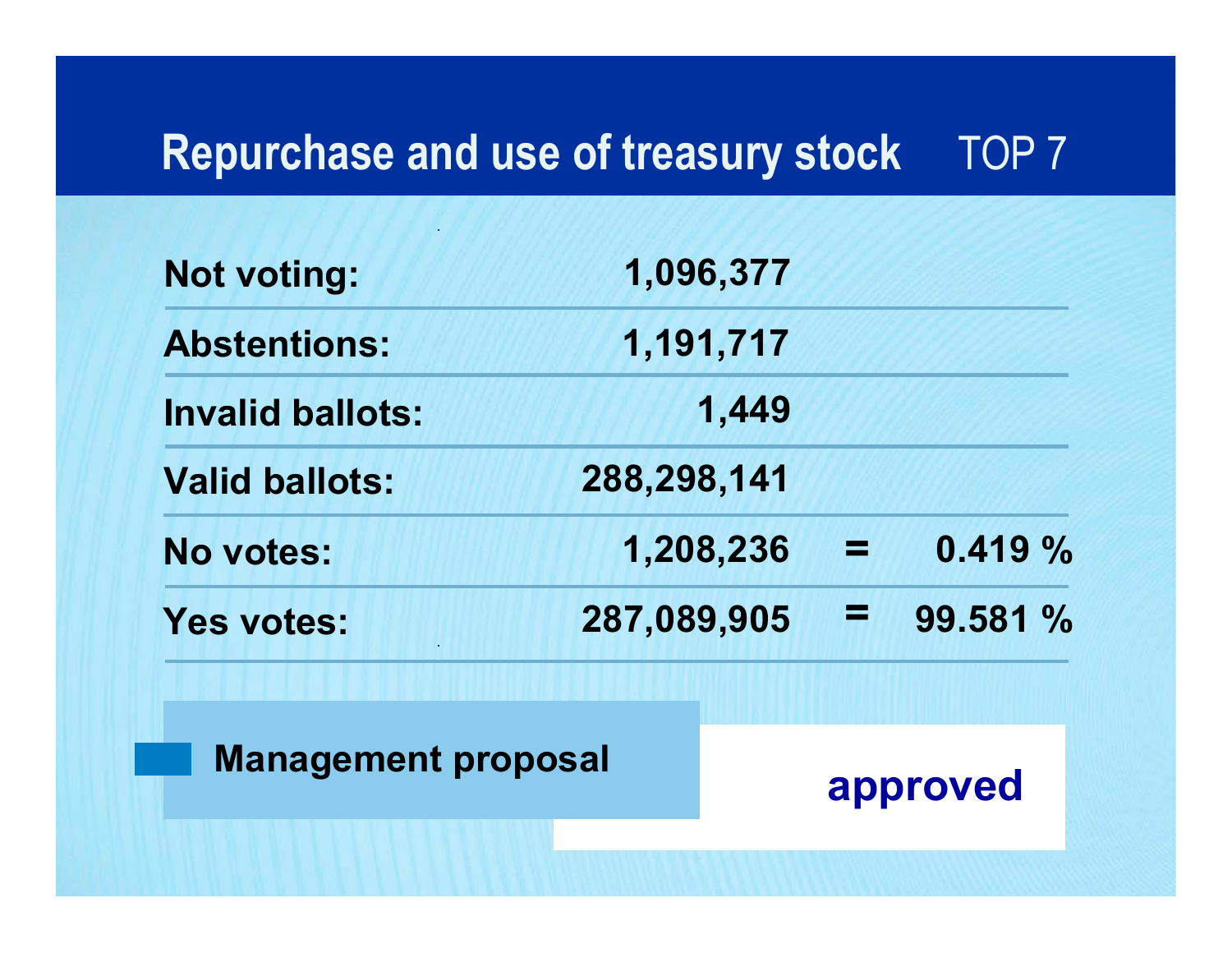## **Authorized capital 2004**



| <b>Not voting:</b>         | 1,115,279   |          |
|----------------------------|-------------|----------|
| <b>Abstentions:</b>        | 730,705     |          |
| <b>Invalid ballots:</b>    | 294         |          |
| <b>Valid ballots:</b>      | 288,741,406 |          |
| No votes:                  | 3,116,036   | 1.079 %  |
| <b>Yes votes:</b>          | 285,625,370 | 98.921 % |
| <b>Management proposal</b> |             | approved |